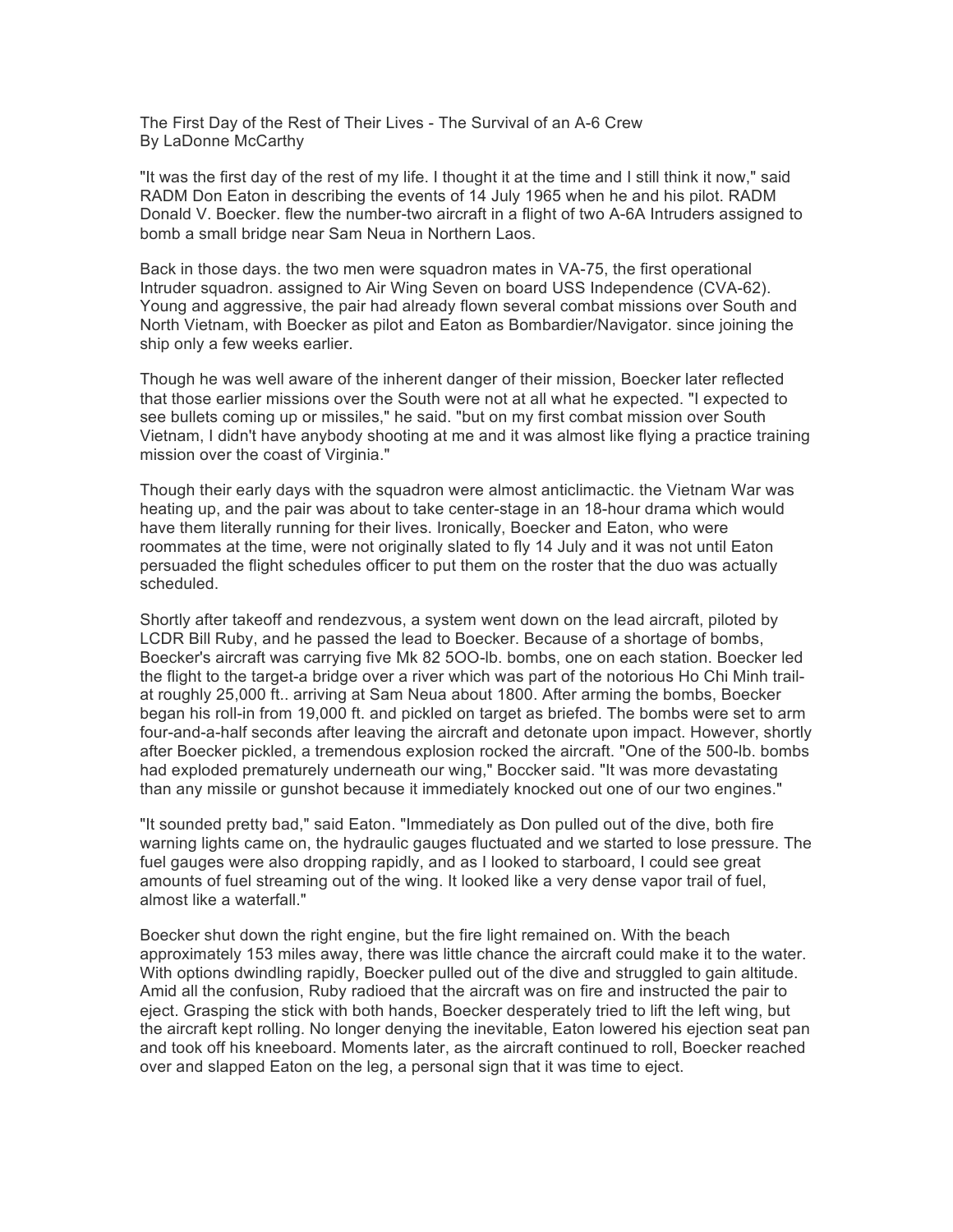The initial ejection shots were hard and firm; with ballistic seats, the crew's acceleration was almost instantaneous. Within seconds, the pair was drifting through space. The first to eject, Eaton severely bruised his hands on his way out of the airplane. and to make matters worse, his pistol, which he wore strapped in a holster in front of him, banged him hard in the mouth. Looking around, Eaton said he could see Boecker below him. In the last moments before landing, Eaton said he glanced in the direction of the aircraft and watched it hit the ground with a string of secondary explosions.

As they continued their drift downward, each man furiously calculated his plan of attack. Close enough to hear voices and see villagers pointing at them, the men tugged at their risers, desperately trying to steer to better landing sites. Unable to steer away from the center of a tiny village, a sudden gust of wind interceded on Boecker's behalf and carried him over a small hill about 200 yds. southeast of the village. Meanwhile, Eaton tried frantically to steer away from an impending rice paddy. He managed to avoid the paddy but landed south of Boecker on the far side of a large grassy hill. To make his misery even more complete, Eaton landed in tall grass which made it difficult to judge the distance to the ground. Consequently; he landed standing up which caused him to strain his back and dug the pistol into his stomach as well.

Forced to act immediately, the men set their escape plans into action. "I had to move fast," said Eaton. "I took off my helmet, ripped my nametag off and started to run. As I began running, my leg garters were clicking so I tossed them too. Instinctively, I started to go toward Don to make sure he was okay. But after traveling for a few minutes, I realized this was a bad idea because it was pretty far. I'm not making a lot of progress and I'm giving up time." Realizing the villagers were gaining on him, Eaton instead headed east as he had originally intended, reminding himself all the while that he had to go as far as he could, as fast as he could, for as long as he could.

Busy plotting his own course, Boecker had to make some quick decisions as well. Knowing he would not be able to make it to Eaton before the villagers caught up with him, he headed north toward a hill covered in a thick tangle of jungle undergrowth. Boecker recalled that in trying to grab his survival equipment out of his parachute seat pan, he had accidentally activated the nitrogen bottle that inflated his one-man life raft. "Frantically," he said, "I picked up the raft, and with the superhuman strength born of fear and adrenalin, ripped it apart and threw it aside. I tore it like it was paper. I've tried to do it since then and so have others, but no one could do it."

Hunted like animals and fearing for their lives, each man set out on his own course, literally throwing themselves down steep hills and small cliffs, crossing streams at different points to slow their pursuers while leaving as many false trails as possible. Fortunately, in addition to attending survival training in the States, the pair had received jungle survival training at the hands of Filipino instructors only a few weeks earlier and were well-versed in making their way through dense jungle terrain.

Looking back at his desperate run, Boecker said his mind was spitting out things he had learned in survival school like a computer. Both pilot and B/N agreed that their survival school training was invaluable during the episode because it not only gave them an idea of what to expect, it also gave them added incentive to do anything to avoid capture.

Because the undergrowth was so heavy, progress was slow for both men. Boecker recalls that at points the foliage seemed to form an impenetrable wall which forced him to double back on occasion. So thick was the vegetation that in hours of traveling, Eaton estimates that he only made about three-quarters of a mile from where he started.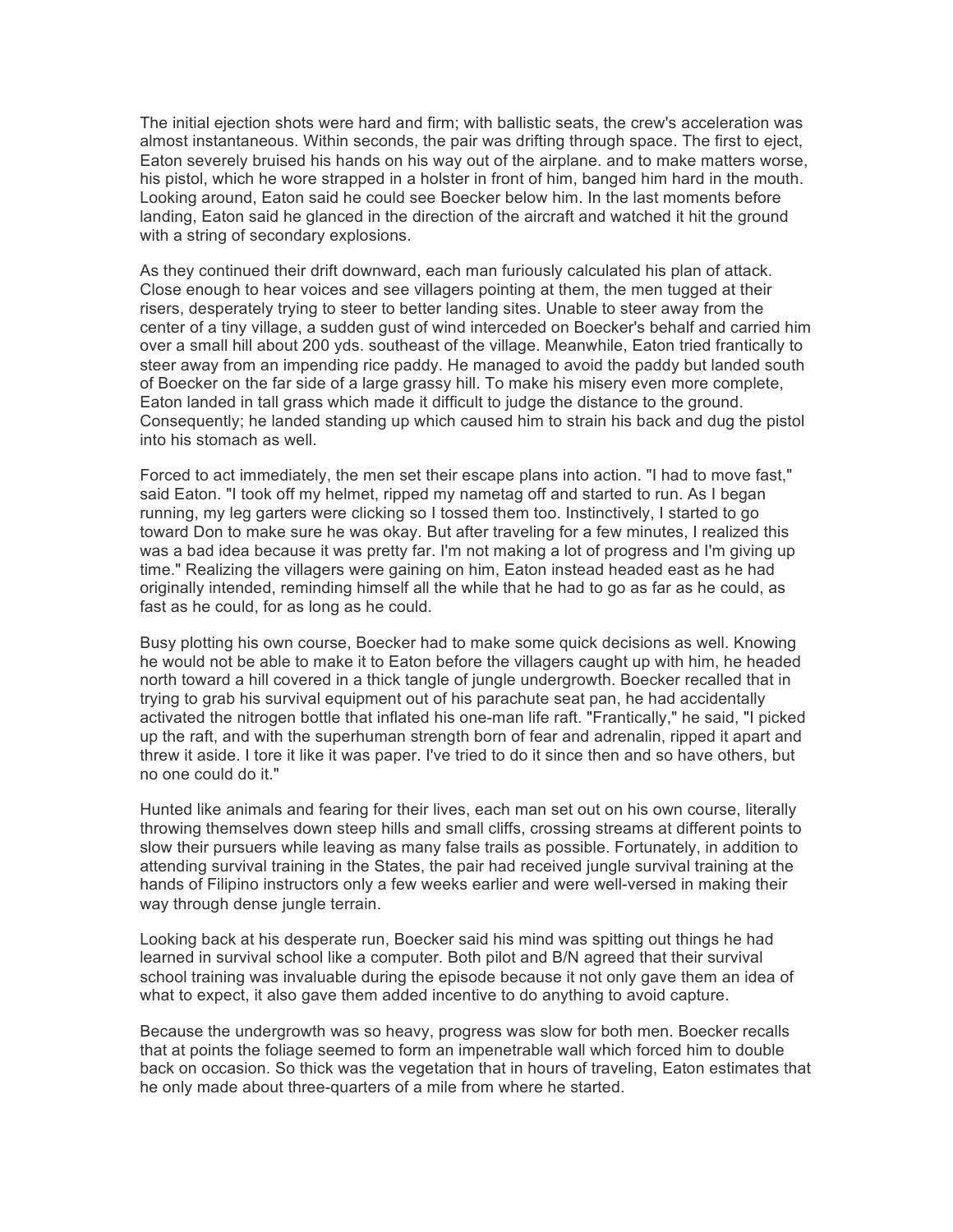Though traveling through the undergrowth was difficult, as the two men look back, they believe it contributed greatly to their ultimate survival. "It made it extremely difficult for Don and I to move," said Eaton, "I also recognize that I was running for my life and so was Don, but the people that were chasing us were not. If it was hard for us then it was very, very hard for them. I literally threw myself down some hills that were almost vertical, but I just rolled down and took my best shot because I knew those guys weren't going to do what I was willing to do."

As the chase continued, Boecker came across what looked to be the perfect hiding place-an abandoned animal den. He burrowed in the hole using underbrush for further cover. With only a few minutes to catch his breath, he heard the posse of 10-15 men approach. "They had found my chute and were actively looking for me," he said.

As darkness fell under the light of a full moon, Eaton too found a spot on the side of a hill beside a large tree. Figuring he could use the tree as a marker of his location in a rescue attempt, he bedded down for the night. From his lair, Eaton could hear the villagers shouting and saw the lights of their lanterns swinging back and forth. \t was clear the search would continue throughout the night. He remembers that at one point the villagers got so close to him that he was afraid they would hear his heart pounding. Too on-edge to sleep, the men spent a long, lonely night burrowed inside their jungle hideouts.

Shortly before dawn, the men heard sounds of what seemed to be a large aircraft overhead. Sure enough, as the sun came up, they looked up to see a transport, the airborne rescue coordinator (a.k.a. "Victor Control"). Seeing the aircraft, both men began to call to it using their PC-49 survival radios. Even equipped with radios, the men were still at a disadvantage as Boecker's PC-49 could transmit but not receive and Eaton's could receive but not transmit. As the control aircraft orbited, it was joined by several A-I Skyraiders and two helicopters. The aircraft flew overhead, spotting the terrain and trying to keep the enemy at bay. By this time it was about 0715. Though he had been transmitting for some time, Boecker still had received no reply from any of the aircraft. Finally, he asked the A-Is to rock their wings if they received his transmission. "They started rocking their wings immediately," he said, "and I felt a whole lot better right away."

Meanwhile, another of the helicopters flew toward Eaton. He transmitted that they were about to fly directly over him and that he would come out into the open for them to see his position. Though an air crewmen waved at him, the helo kept right on going. "I was crestfallen," Eaton said. "I didn't know why they hadn't picked me up."

About two miles west of Eaton, Boecker's hopes for an early rescue. were likewise dashed when the H-34 that had spotted him took several machine gun hits in its main fuel cell and, with fuel streaming out its sides, was forced to limp back to a safe base. Shortly after the failed rescue, Boecker heard the sound of a man approaching. Quickly, he crouched down on his stomach, hid amidst the deep undergrowth and watched in terror as the man walked within eight feet of him. "He was looking right at me," Boecker recalled. "I was petrified. 1 could feel my heart coming out of my chest. I'm sure he assumed I had a gun and was going to shoot him. I think he made a mental note of where I was and figured he'd come back for me with his buddies." Taking his cue, Boecker charged through the jungle knowing they'd be back shortly. Ironically, Boecker said that earlier he had decided not to carry a gun, and believes to this day that not having a gun saved his life. "If I'd had a gun," he said, "I would have shot him, and I would have been caught immediately," Boecker said he decided not to carry a gun after reading the debrief of a friend, now VADM Paul IIg, who had gone down in Northern Laos a few weeks earlier. Ilg had not carried a gun and attributed his survival directly to the fact that he had not had one. Eaton carried a gun, but later said it was the last time he would ever do so.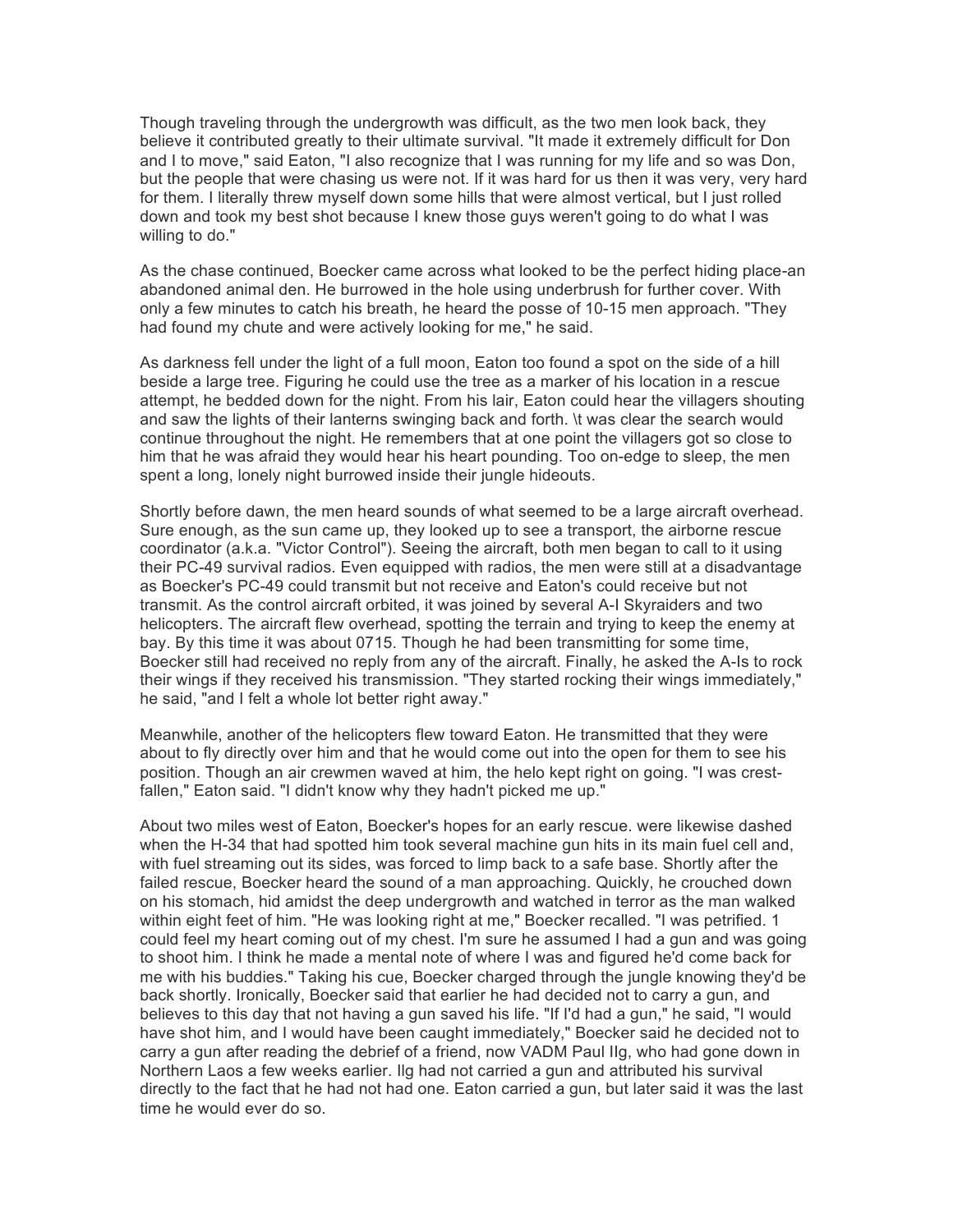While Boecker ran for his life, Eaton did a great deal of moving that morning as well. Above, a Skyraider dove and fired its four 20mm cannons. A tremendous commotion resulted with noise roaring up the valley and lots of secondary explosions and gunfire. As he was smack in the middle of the target area, Eaton feared he would be accidentally strafed. Adding to the confusion, the A-1's wingman rolled in firing rockets. More aircraft arrived and, in the midst of all the chaos, Eaton made a play up the hill for a better rescue position, trading his jungle cover for short grass and wide-open spaces. Though he knew it was risky, " Eaton fired a smoke flare but was unsure whether it was seen by any of the aircraft passing overhead. Suddenly, a T-28 that was flying nearby broke and headed, no more than two or three propeller widths off the ground, straight toward him. Thinking he was about to be hit, Eaton threw himself on the ground. To his surprise, the T-28 flew by him, rolled up on a wingtip while a man in the back seat waved. As the aircraft flashed by, a UH-34D appeared behind it. Knowing his hands were in no condition to endure a ride in a horse collar, Eaton jumped for the helo as it hovered. With Eaton safely aboard the chopper, the ,aircraft headed left toward Boecker, who at this point was encircled by the enemy.

The scene was tense, with ail sorts of aircraft - helicopters (including an Air Force Jolly Green), two T-28s, a Caribou and the Skyraiders filling the sky. At times, Eaton watched as the daring T-28 pilots flew below the helicopters. In the meantime, hidden deep in the undergrowth, Boecker was sure the aircraft would have difficulty spotting him. In a last ditch effort, he transmitted that the next time the caravan flew over him, he would light a smoke flare. Upon seeing the flare, a crewman on one of the helos waved but the helo kept right on going. With the Skyraiders pulverizing the village, Boecker nervously charged for more open ground. Crashing his way out of the jungle, he made his way to a large tree and transmitted his location. The helo arrived immediately and lowered its collar, but the sling kept getting caught in the tree. When it finally came close to Boecker (still about three feet above him and downhill), he dropped his remaining survival gear and made a frantic leap for the collar.

Up in the helo, Eaton watched as the hoist was pulled in. "I was getting really nervous because I didn't see Don," he said. "Then I didn't see anyone in the horse collar and I thought 'My God, they didn't get him.' As it came up a little more, I could see a bit of a branch and then a little bit more and there was Don with his arm barely through the sling, dangling at about 2,000 ft. (above the ground) under a helo moving about 60 kts."

When Boecker was finally hoisted aboard the aircraft, the pair embraced in a joyous reunionalmost 19 hours after the start of their ill-fated flight.

Looking back on the episode, both men say it was an eye-opening experience which changed their lives forever. "Never before and never since have I put out my total physical capability," said Eaton. "I reached out and did things beyond what I ever thought I could do. I sustained my stamina and put exhaustion out of my mind.

"Also, my mental processes were absolutely pristine-anything that was superfluous was immediately rejected. I had no disassociated thoughts. It was one of those times where you thought clearly, logically, progressively and objectively."

As witnessed by his encounter with the life raft, Boecker too said he experienced a similar outpouring of strength and a steely mindset for survival that allowed him to displace fear and get on with the task at hand. "I remember just about every minute of my 18-and-a-half hours," he said. "I didn't sleep. I wasn't hungry, wasn't thirsty. I didn't even think about those things. My adrenalin was pumping at tremendous rates."

Not only did the encounter ensure that each man performed at the limits of human capacity, it also resolidified already powerful feelings of patriotism. "I was so pleased and proud to be